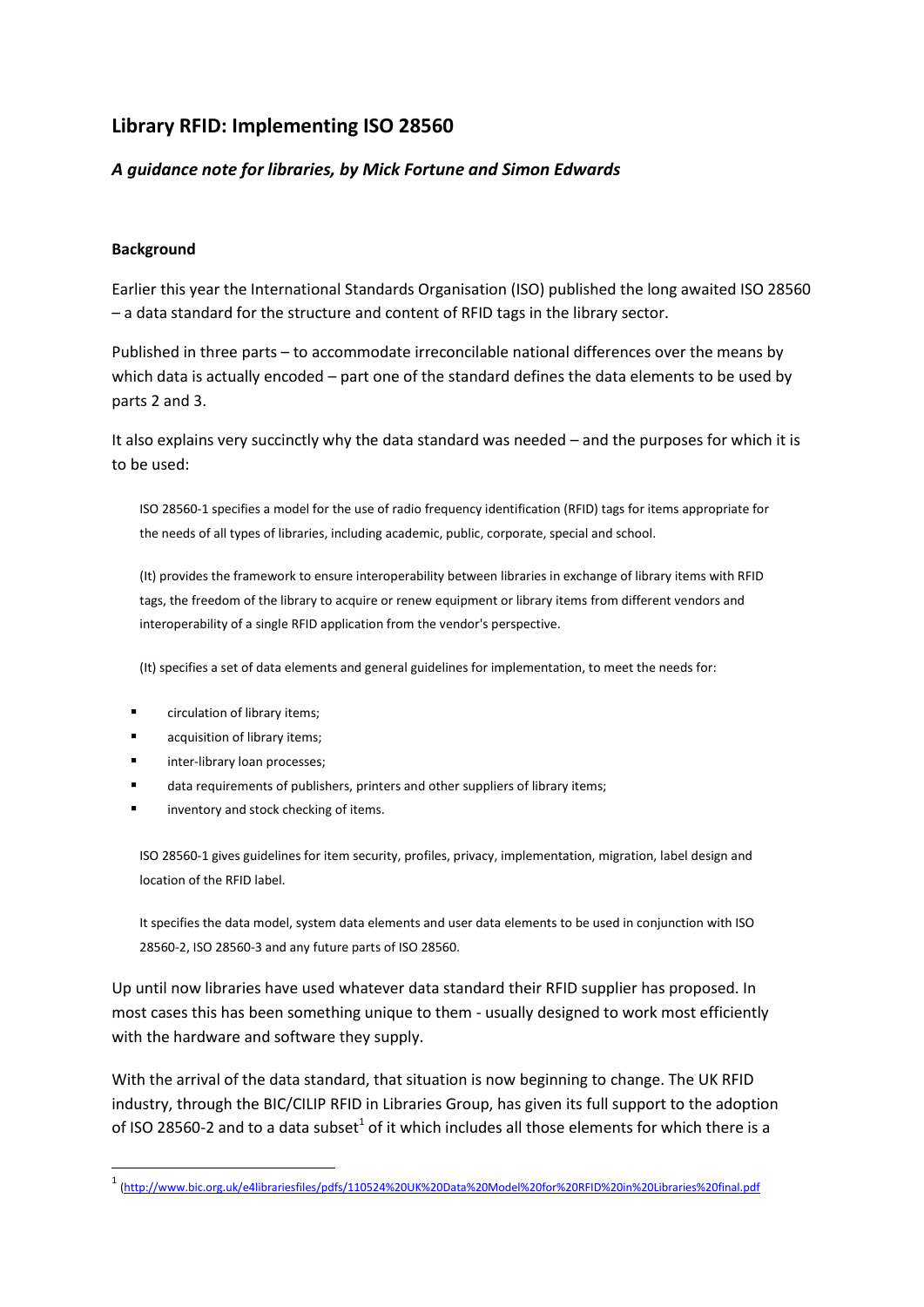foreseeable requirement in the library RFID marketplace. This support has been reinforced by the creation of the 'RFID Alliance' of major companies, including 2CQR, 3M, Bibliotheca-Intellident, D Tech International and Plescon.

For the first time, then, all new procurements have the opportunity to use tags which can be read by equipment supplied by ANY company supporting it, enabling implementers to pick and choose the hardware and software they prefer – rather than be limited to buying everything from the same supplier - as well as having the comfort of knowing that they can switch suppliers in the future without having to re-tag all the stock.

But what of libraries which have already implemented RFID before the standard was agreed?

## **Q & A**

## **My RFID supplier already uses 'standards' – so how does this affect me?**

RFID is a complex technology so there are a number of standards that will apply to any solution being offered. These will typically control such things as the radio frequency in use, the means by which data travels across the airwaves, how data 'collisions' are prevented, how security is managed etc. The one area that has so far been largely ignored, by the UK market at least, is the actual data present on the tag.

Some countries recognised the need for general agreement on data standards and created their own in advance of the UK. Most frequently mentioned is the 'Danish Data Model' (DDM) and some UK systems may use this on their tags. The DDM is not however interchangeable with ISO 28560.

If you have implemented an RFID solution before the publication of ISO 28560 – i.e. before April 2011 - you **will** be using a proprietary data model.

Apart from the added flexibility adoption of the new standard will offer, there are likely to be a great many other benefits accruing from the use of a common data standard – not least the development of new functionality using the elements now available - so now is a good time for early adopters to consider their options in the new RFID landscape.

#### **Do I HAVE to use ISO 28560?**

No. Your existing system will continue to work as it does now, and for as long as your RFID supplier continues to support your data model.

But it is probable that over time RFID suppliers will want to gain the benefits of operating a single tag structure for all their customers, and will encourage you to migrate to the new standard.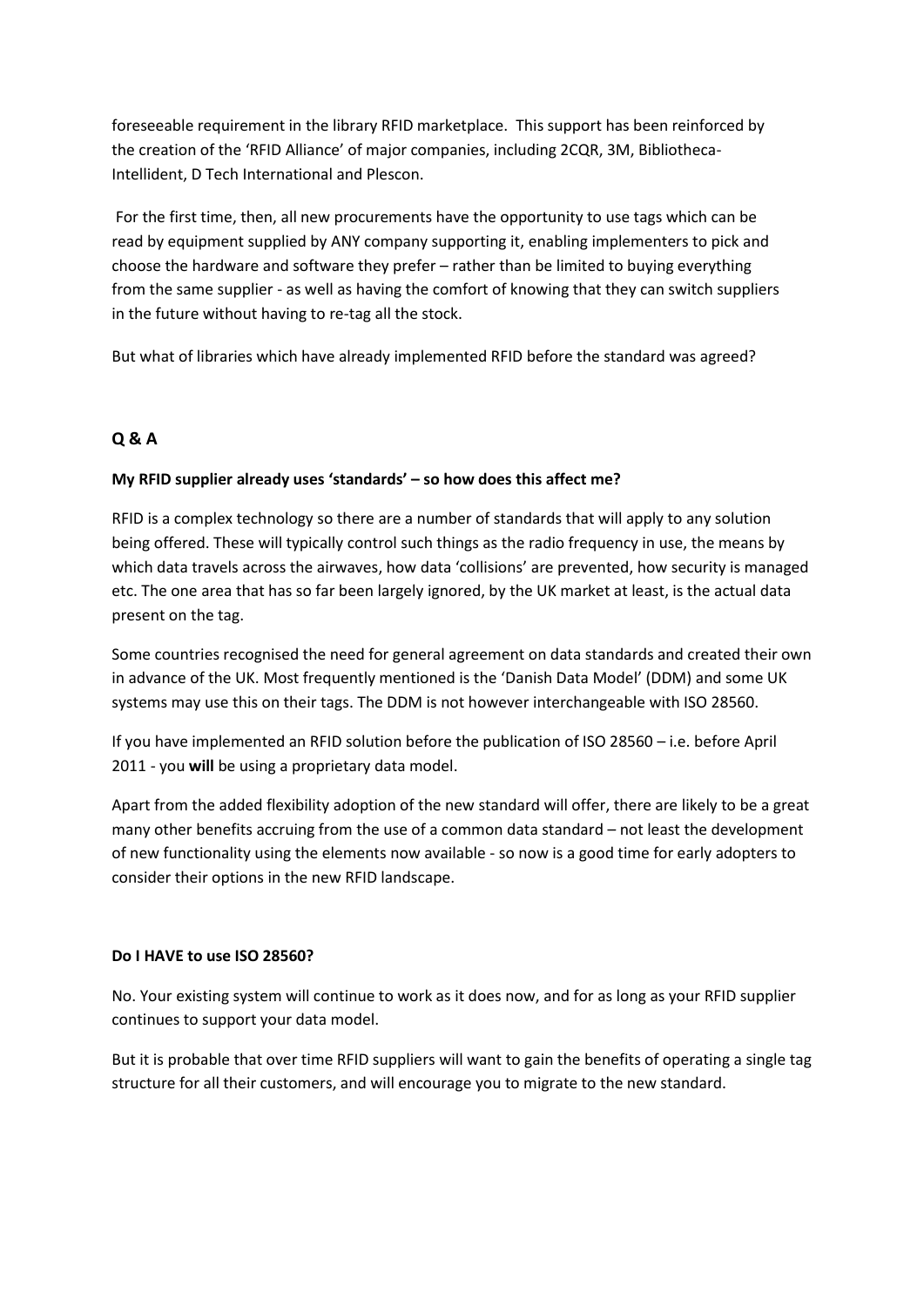#### **What are the risks of changing?**

Bear in mind that the data model in use in many libraries will be unique not just to your supplier but might also be unique to your library. Many libraries specified data elements to be included on their tags in advance of the publication of ISO 28560, and many suppliers added data to help them provide additional functionality. If you have come to rely on this functionality it may be very difficult to change.

It is possible that some functionality may be lost. In the worst case scenario your tags could have been encrypted or locked and may need replacing altogether (as they cannot be read by any other supplier).

Depending on the strategy you choose there may be some disruption to services, and certainly some additional cost involved in moving to the new standard.

If you decide to switch both data model and supplier simultaneously it would be wise to ensure that your new supplier can read and reprogram your tags to the new standard. There is still some confusion in the market about the difference between 'compliance' and 'interoperability' which could result in your changing to a new supplier only to find later that, whilst they can successfully read the tags, they are still not compliant with the standard. Always have the new tags verified by an independent tester.

#### **… and of NOT changing?**

Many RFID suppliers claim to be able to successfully read anyone else's data model. What this generally means however is that they can, eventually, decode the unique identifier (usually the barcode number) that is present on the tag. In most cases they will also be able to determine which security method the tags are using and how the relevant data bits have been set.

With self-service being the single most popular RFID application in use in libraries the limitations of this approach have taken some time to emerge. Self-service typically only requires these two pieces of information and with some additional programming – and often with the help of the previous supplier – new suppliers have successfully replaced old ones without having to alter data on tags.

This situation will change as suppliers – both RFID and LMS – begin to use more of the elements now available to deliver new services. (There is some evidence that this process has already begun in the USA.) Those libraries wishing to do more than self-service will find it increasingly difficult to do so without adopting the standard.

Additionally any supplier using their own data model – rather than a standard – owns the intellectual property rights to that model and so is under no obligation to allow another supplier to use it with their system. This has in the past sometimes caused some problems for libraries seeking to change suppliers – especially if the company being replaced fails to co-operate. Moving to the standard will protect you against the possibility of this happening in the future.

In recent years – as RFID solutions have matured – the suppliers themselves have begun to realise that limiting themselves to using only the ID and security data is limiting their ability to deliver new